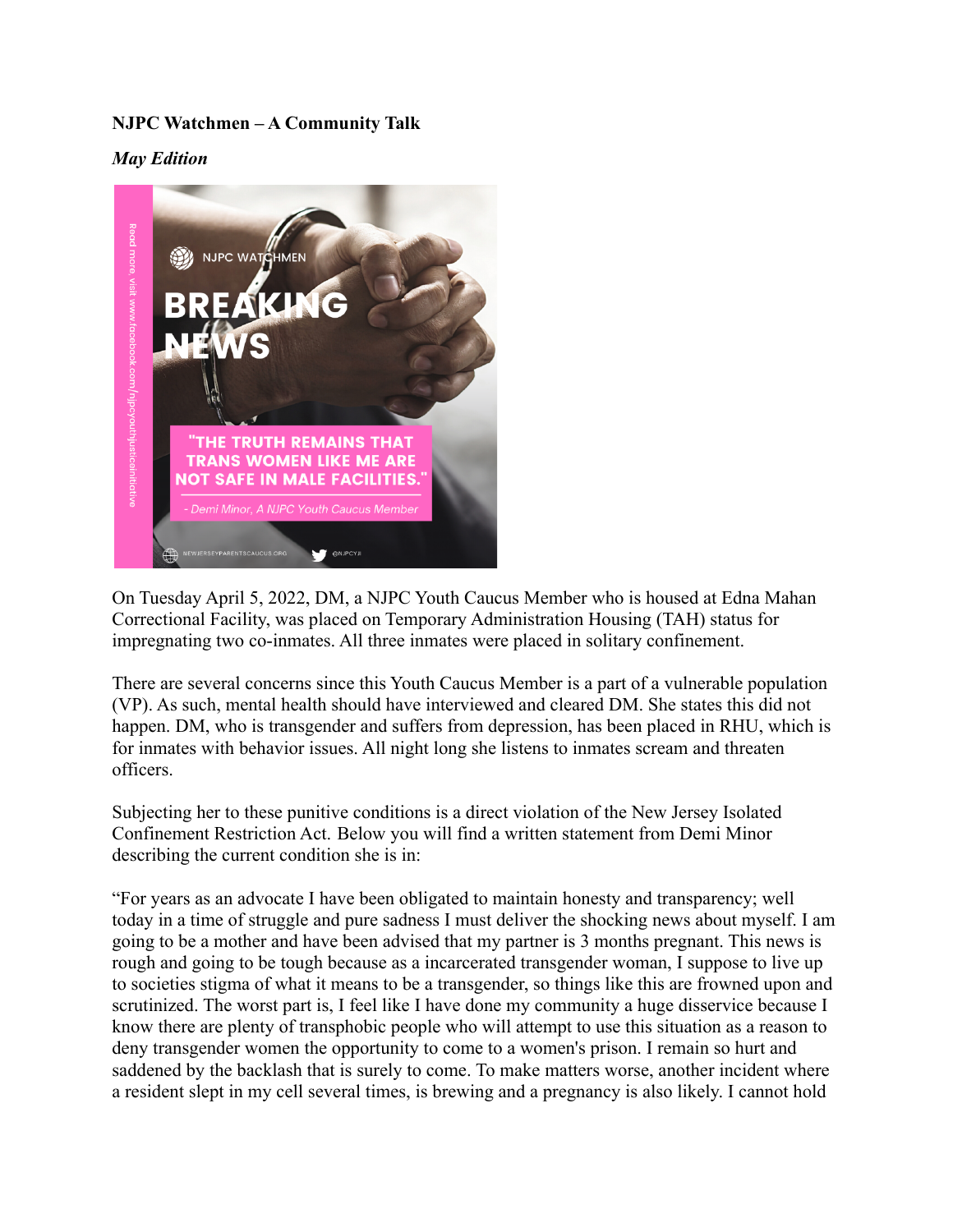back the depression I have had or the substance abuse that I have engaged in for the past 6 months. I tried to hide the fact that I was in a sexually charged environment where the focus was sex and drugs, almost half the unit was engaged in it and even now with camera evidence the administration is aware of the numerous inmates who go in and out of each other's rooms and some who spend nights in the wrong rooms. I won't make excuses, but I asked 36 times in the past 6 months to be moved and to go to the substance use disorder program. This is facts!

I am going to be placed on Friday 4-8-22 in solitary for breaking the rules and I take full responsibility for my actions, the next several weeks will of course be rough and I will more than likely be absent due to the loss of privileges sanction. I don't want anyone to feel bad for me, instead I want to acknowledge the conditions that caused this, I want to acknowledge the fact that I messed up. It's hard for me to forgive myself and of course it's hard for me to look past the pain that I have cause. More than anything I urge the advocates to make sure that the conditions within EMCF improve. I urge others to take note that the conditions within Edna have been deplorable, and if something like this has happened than please open your eyes to what else is going on. I know this incident will cause people to stop supporting me, yet I remain committed to being honest.

Because I am a woman who is transgender, people are going to blame me for this and use NJDOC's transfer process for transgenders as a point for this problem; So I want to be clear, I did not RAPE anyone and above all, this disciplinary violation will be my first in two years. The truth remains that Trans women like me are not safe in male facilities. The truth remains that I am a woman who now has a responsibility to do better and be a good mother to my child. No words can explain the feelings I have right now, each day I am trying not to hurt myself.

I refuse to sugar coat how I feel, each day I want to quit life and just be forgotten. The pressure is surely on me. I hate myself for allowing this to happen. Yet, I can't allow this system to break me, nor can I allow this system to harm my child. So, I know I have to find the strength to push on and get through this mess. Everybody wants to whisper and hide, well let me be the first to say that, yes, I found someone who understood my plights in life and was willing to take the time to get me, I never felt so loved before. Yet I felt it, and even at my very worst this person took the time to still see the beauty in me. She never allowed my gender identity to change how she saw me, and I admired this, yet I was still broken. Yet to love in prison is forbidden, its forbidden for us to love and to be in love. The abuse and trauma that I suffered as a child has never been healed, I still have my weak days when I hate my body and the things that happened to me. I sought to find comfort and someone to confide in. The truth is when we transition we face depression and for the last few months I have hid my depression from the world, it is the fact that I cut myself and have even attempted to end my life, the only person who helped me was my partner who is now the mother of my child.

I remain hurt, because I know that people trusted that I would never break the rules here, they trusted that I would never abuse my privileges, but I did and each day I am reminded of just how much I lost. Yet, I must acknowledge the beauty which nevertheless is this child I have to acknowledge that life is being brought into this world and I have the responsibility to make sure I am there for this child. I have heard all the transphobic comments from staff who have stated that I am a faggot and a man. I won't allow this harassment to break me any further than what I am.